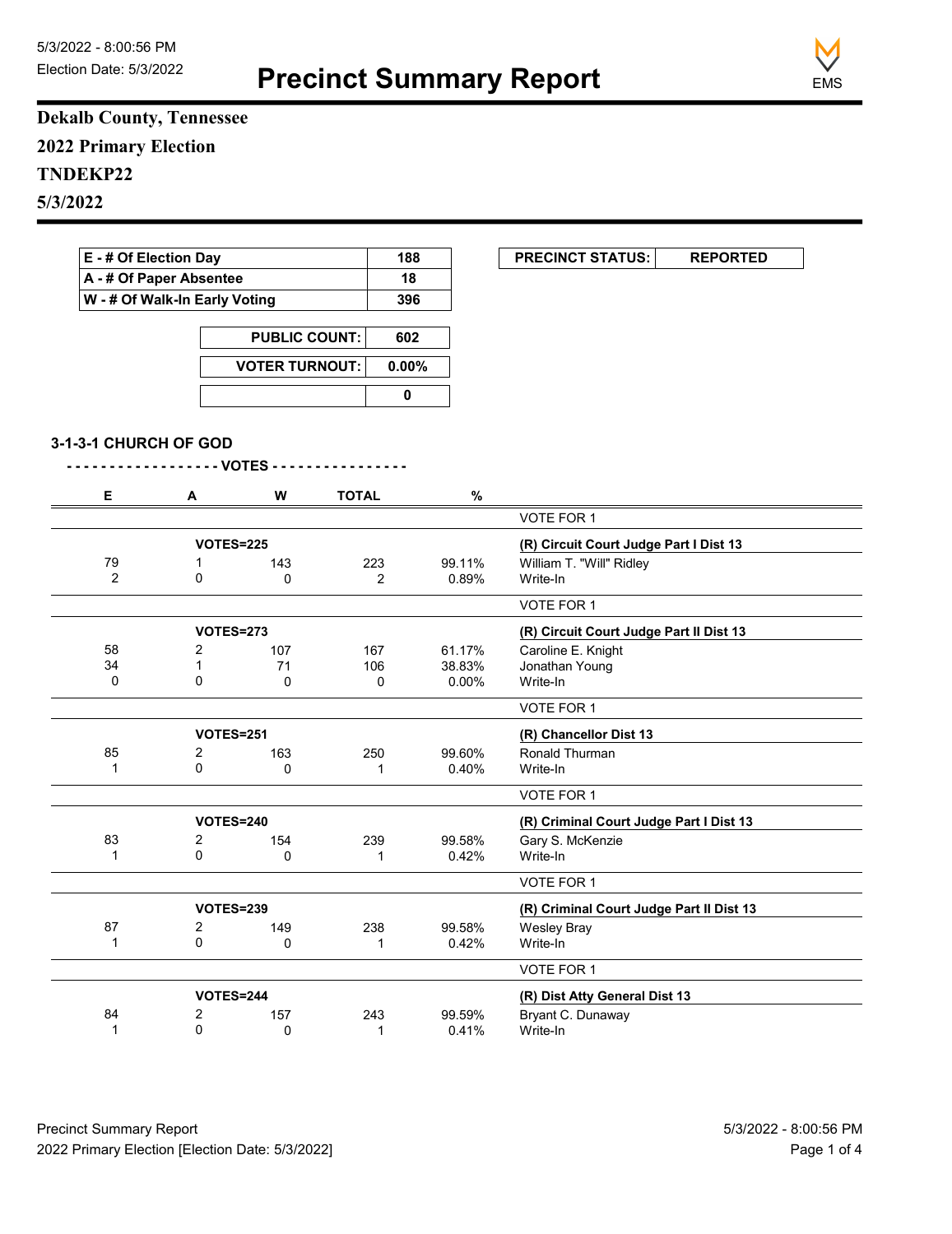| Е            | A                       | W            | <b>TOTAL</b> | $\%$             |                                  |
|--------------|-------------------------|--------------|--------------|------------------|----------------------------------|
|              |                         |              |              |                  | VOTE FOR 1                       |
|              | VOTES=224               |              |              |                  | (R) Public Defender Dist 13      |
| 80           | 2                       | 141          | 223          | 99.55%           | Craig P. Fickling, Jr.           |
| $\mathbf{1}$ | 0                       | 0            | 1            | 0.45%            | Write-In                         |
|              |                         |              |              |                  | VOTE FOR 1                       |
|              | VOTES=328               |              |              | (R) County Mayor |                                  |
| 47           | 2                       | 87           | 136          | 41.46%           | <b>Matt Adcock</b>               |
| 27           | $\overline{\mathbf{c}}$ | 54           | 83           | 25.30%           | <b>Bradley Hendrix</b>           |
| 35           | 2                       | 71           | 108          | 32.93%           | Anita T. Puckett                 |
| 0            | 0                       | $\mathbf{1}$ | 1            | 0.30%            | Write-In                         |
|              |                         |              |              |                  | VOTE FOR 2                       |
|              | <b>VOTES=220</b>        |              |              |                  | (R) County Commissioner 3rd Dist |
| 80           |                         | 136          | 217          | 98.64%           | <b>Tim Perricone</b>             |
| 3            | 0                       | 0            | 3            | 1.36%            | Write-In                         |
| 0            | 0                       | 0            | 0            | 0.00%            | Write-In                         |
|              |                         |              |              |                  | VOTE FOR 1                       |
|              | <b>VOTES=301</b>        |              |              |                  | (R) County Trustee               |
| 104          | 2                       | 195          | 301          | 100.00%          | Sean D. Driver                   |
| 0            | 0                       | 0            | 0            | 0.00%            | Write-In                         |
|              |                         |              |              |                  | VOTE FOR 1                       |
|              |                         | VOTES=348    |              |                  | (R) General Sessions Judge       |
| 38           | 4                       | 73           | 115          | 33.05%           | Mingy Kay Ball                   |
| 76           | $\overline{2}$          | 154          | 232          | 66.67%           | <b>Brandon Cox</b>               |
| $\mathbf{1}$ | 0                       | 0            | 1            | 0.29%            | Write-In                         |
|              |                         |              |              |                  | VOTE FOR 1                       |
|              | <b>VOTES=352</b>        |              |              |                  | (R) Sheriff                      |
| 85           | 5                       | 170          | 260          | 73.86%           | Patrick R Ray                    |
| 32           | 0                       | 60           | 92           | 26.14%           | Keneth Lee Whitehead             |
| 0            | 0                       | 0            | 0            | 0.00%            | Write-In                         |
|              |                         |              |              |                  | VOTE FOR 1                       |
|              | <b>VOTES=289</b>        |              |              |                  | (R) Circuit Court Clerk          |
| 104          | 2                       | 183          | 289          | 100.00%          | Susan Martin                     |
| 0            | 0                       | 0            | 0            | 0.00%            | Write-In                         |
|              |                         |              |              |                  | VOTE FOR 1                       |
|              | <b>VOTES=326</b>        |              |              |                  | (R) County Clerk                 |
| 107          | 6                       | 213          | 326          | 100.00%          | James L. "Jimmy" Poss            |
| 0            | 0                       | 0            | 0            | 0.00%            | Write-In                         |
|              |                         |              |              |                  | VOTE FOR 1                       |
|              | <b>VOTES=272</b>        |              |              |                  | (R) Register of Deeds            |
| 99           | 3                       | 170          | 272          | 100.00%          | Daniel A. Seber                  |
| 0            | 0                       | 0            | 0            | $0.00\%$         | Write-In                         |
|              |                         |              |              |                  | VOTE FOR 1                       |
|              | <b>VOTES=270</b>        |              |              |                  | (R) Road Superintendent          |
| 94           | 3                       | 172          | 269          | 99.63%           | Danny L. Hale                    |
| $\mathbf{1}$ | 0                       | 0            | 1            | 0.37%            | Write-In                         |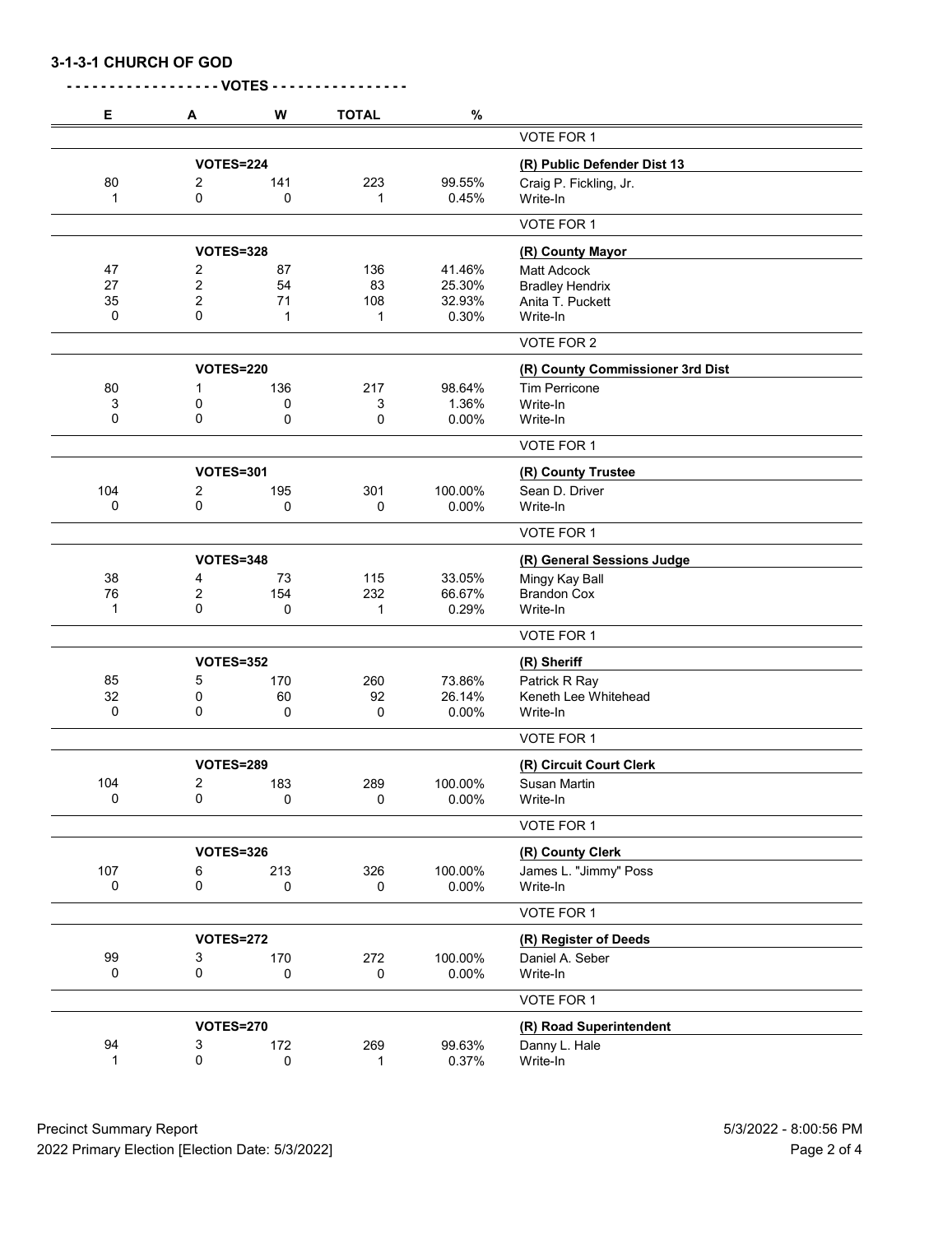**3-1-3-1 CHURCH OF GOD**

| Е         | Α                | W                | <b>TOTAL</b> | %                             |                                         |
|-----------|------------------|------------------|--------------|-------------------------------|-----------------------------------------|
|           |                  |                  |              |                               | VOTE FOR 1                              |
|           | <b>VOTES=293</b> |                  |              | (R) School Board 3rd District |                                         |
| 96        | 3                | 193              | 292          | 99.66%                        | Jim Beshearse                           |
| 1         | 0                | 0                | 1            | 0.34%                         | Write-In                                |
|           |                  |                  |              |                               | VOTE FOR 1                              |
|           | VOTES=1          |                  |              |                               | (D) Circuit Court Judge Part I Dist 13  |
| 0         | 0                | 0                | 0            | 0.00%                         | No Candidate Qualified                  |
| 0         | 0                | 1                | 1            | 100.00%                       | Write-In                                |
|           |                  |                  |              |                               | VOTE FOR 1                              |
|           | <b>VOTES=0</b>   |                  |              |                               | (D) Circuit Court Judge Part II Dist 13 |
| 0         | 0                | 0                | 0            | 0.00%                         | No Candidate Qualified                  |
| 0         | 0                | 0                | 0            | 0.00%                         | Write-In                                |
|           |                  |                  |              |                               | VOTE FOR 1                              |
|           |                  | <b>VOTES=0</b>   |              |                               | (D) Chancellor Dist 13                  |
| 0         | 0                | 0                | 0            | 0.00%                         | No Candidate Qualified                  |
| 0         | 0                | 0                | 0            | 0.00%                         | Write-In                                |
|           |                  |                  |              |                               | VOTE FOR 1                              |
|           | VOTES=0          |                  |              |                               | (D) Criminal Court Judge Dist 13        |
| 0         | 0                | 0                | 0            | 0.00%                         | No Candidate Qualified                  |
| 0         | 0                | 0                | 0            | 0.00%                         | Write-In                                |
|           |                  |                  |              |                               | VOTE FOR 1                              |
|           | <b>VOTES=0</b>   |                  |              |                               | (D) Criminal Court Judge Dist 13        |
| 0         | 0                | 0                | 0            | 0.00%                         | No Candidate Qualified                  |
| 0         | 0                | 0                | 0            | 0.00%                         | Write-In                                |
|           |                  |                  |              |                               | VOTE FOR 1                              |
|           | <b>VOTES=0</b>   |                  |              |                               | (D) Dric Atty General Dist 13           |
| 0         | 0                | 0                | 0            | 0.00%                         | No Candidate Qualified                  |
| 0         | 0                | 0                | 0            | 0.00%                         | Write-In                                |
|           |                  |                  |              |                               | VOTE FOR 1                              |
|           |                  | VOTES=0          |              |                               | (D) Public Defender Dist 13             |
| $\pmb{0}$ | $\pmb{0}$        | $\pmb{0}$        | 0            | 0.00%                         | No Candidate Qualified                  |
| 0         | 0                | 0                | 0            | $0.00\%$                      | Write-In                                |
|           |                  |                  |              |                               | VOTE FOR 1                              |
|           |                  | <b>VOTES=229</b> |              |                               | (D) County Mayor                        |
| 29        | 4                | 79               | 112          | 48.91%                        | <b>Mike Foster</b>                      |
| 34        | 8                | 75               | 117          | 51.09%                        | <b>Tim Stribling</b>                    |
| 0         | 0                | 0                | 0            | 0.00%                         | Write-In                                |
|           |                  |                  |              |                               | VOTE FOR 2                              |
|           | <b>VOTES=318</b> |                  |              |                               | (D) County Commissioner 3rd Dist        |
| 23        | 9                | 79               | 111          | 34.91%                        | Jack E. Barton III                      |
| 35        | 4                | 71               | 110          | 34.59%                        | Susannah Cripps Daughtry                |
| 32        | 1                | 64               | 97           | 30.50%                        | Jenny A Trapp                           |
| $\pmb{0}$ | 0                | 0                | 0            | $0.00\%$                      | Write-In                                |
| $\pmb{0}$ | 0                | 0                | 0            | 0.00%                         | Write-In                                |